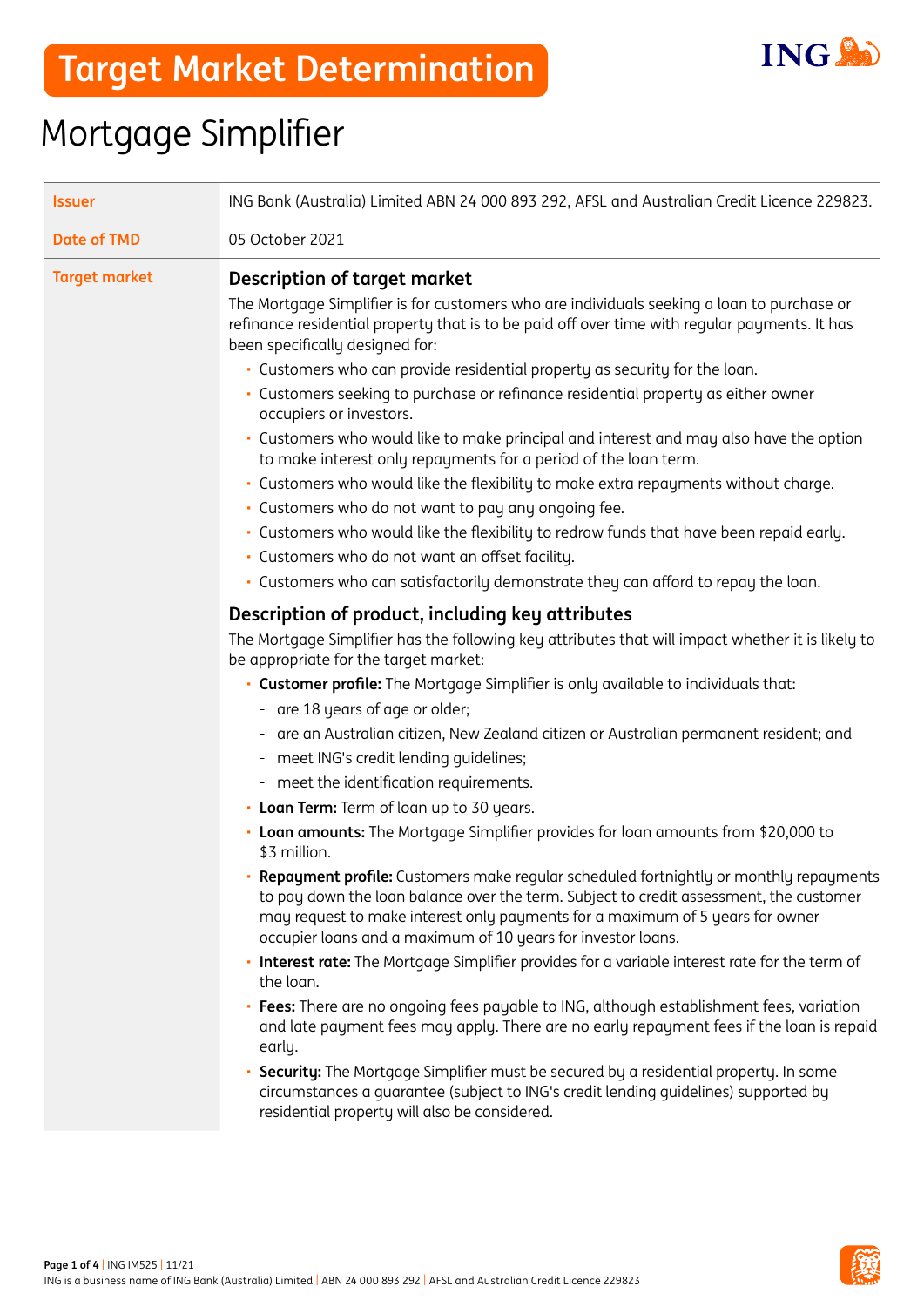| <b>Target market</b><br>(continued) | • Variation Options: The Mortgage Simplifier includes the optional variations such as<br>substitution of security, principal reduction, an increase to the loan amount (subject to<br>ING's credit lending quidelines) and repayment switch.<br>Note: In the instance of a loan split, in which a customer has the option to delegate loan<br>amounts across more than one home loan product, conditions apply only to the portion of<br>the loan in which is deemed a Mortgage Simplifier. |  |  |
|-------------------------------------|---------------------------------------------------------------------------------------------------------------------------------------------------------------------------------------------------------------------------------------------------------------------------------------------------------------------------------------------------------------------------------------------------------------------------------------------------------------------------------------------|--|--|
|                                     | Description of likely objectives, financial situation and needs of customers<br>in the target market                                                                                                                                                                                                                                                                                                                                                                                        |  |  |
|                                     | · Likely objectives: Customers who are seeking a home loan with a variable interest rate<br>and the ability to make additional repayments, pay down the loan early or redraw funds<br>that have been repaid early.                                                                                                                                                                                                                                                                          |  |  |
|                                     | . Likely financial situation: Customers who meet ING's credit lending guidelines.                                                                                                                                                                                                                                                                                                                                                                                                           |  |  |
|                                     | . Likely needs: Customers who need funds to refinance an existing home loan or to<br>purchase residential property for owner occupier or investor purposes.                                                                                                                                                                                                                                                                                                                                 |  |  |
|                                     | Classes of consumers for whom the product is clearly unsuitable                                                                                                                                                                                                                                                                                                                                                                                                                             |  |  |
|                                     | The Mortgage Simplifier would not suit customers who do not meet ING's lending guidelines.<br>For example, this could be someone who does not have a steady income, customers who are<br>under the age of 18, customers who are not an Australian resident, or customers who have<br>expenses that indicate they cannot afford the loan. The Mortgage Simplifier is not suitable for<br>customers who require an offset facility or a fixed interest rate.                                  |  |  |
| <b>Distribution</b>                 | <b>Distribution conditions</b>                                                                                                                                                                                                                                                                                                                                                                                                                                                              |  |  |
| conditions                          | The Mortgage Simplifier is distributed through the following channels:                                                                                                                                                                                                                                                                                                                                                                                                                      |  |  |
|                                     | · ING website;                                                                                                                                                                                                                                                                                                                                                                                                                                                                              |  |  |
|                                     | • Directly via the ING Call Centre channel (who will also be the contact once an application<br>is received via the ING website); and                                                                                                                                                                                                                                                                                                                                                       |  |  |
|                                     | · ING accredited brokers who:                                                                                                                                                                                                                                                                                                                                                                                                                                                               |  |  |
|                                     | - hold an Australian Credit Licence ("ACL"); or                                                                                                                                                                                                                                                                                                                                                                                                                                             |  |  |
|                                     | - are a credit representative or employee of an ACL Holder.                                                                                                                                                                                                                                                                                                                                                                                                                                 |  |  |
|                                     | Any advertising relating to the Mortgage Simplifier is directed to an appropriate target market<br>and considered as part of the product governance process. Currently, advertising of the<br>Mortgage Simplifier can occur through the following channels: television, print media, digital<br>channels, direct electronic communications and telecommunications to customers whom<br>have opted in to these communications.                                                               |  |  |
|                                     | Customers can communicate with the ING staff directly regarding the Mortgage Simplifier<br>through the call centre. ING call centre staff are trained to give information about the product<br>but not advice around the suitability to a customer's individual situation and are required to<br>follow scripting when communicating with a customer about the product.                                                                                                                     |  |  |
|                                     | Alternatively a customer can discuss the Mortgage Simplifier directly with an ING accredited<br>broker. ING takes steps to ensure that its accredited brokers hold the required qualifications<br>and authorisations, carry out accreditation information sessions and receive guidance<br>material in relation to ING's processes and procedures.                                                                                                                                          |  |  |
|                                     | The Mortgage Simplifier can only be offered to customers after ING collects the required<br>customer information and applies its credit lending guidelines.                                                                                                                                                                                                                                                                                                                                 |  |  |
|                                     | In case of a comparison site provider, information about the product on their site must direct<br>prospective customers to review the relevant ING product information page and include<br>details of where to find the TMDs.                                                                                                                                                                                                                                                               |  |  |

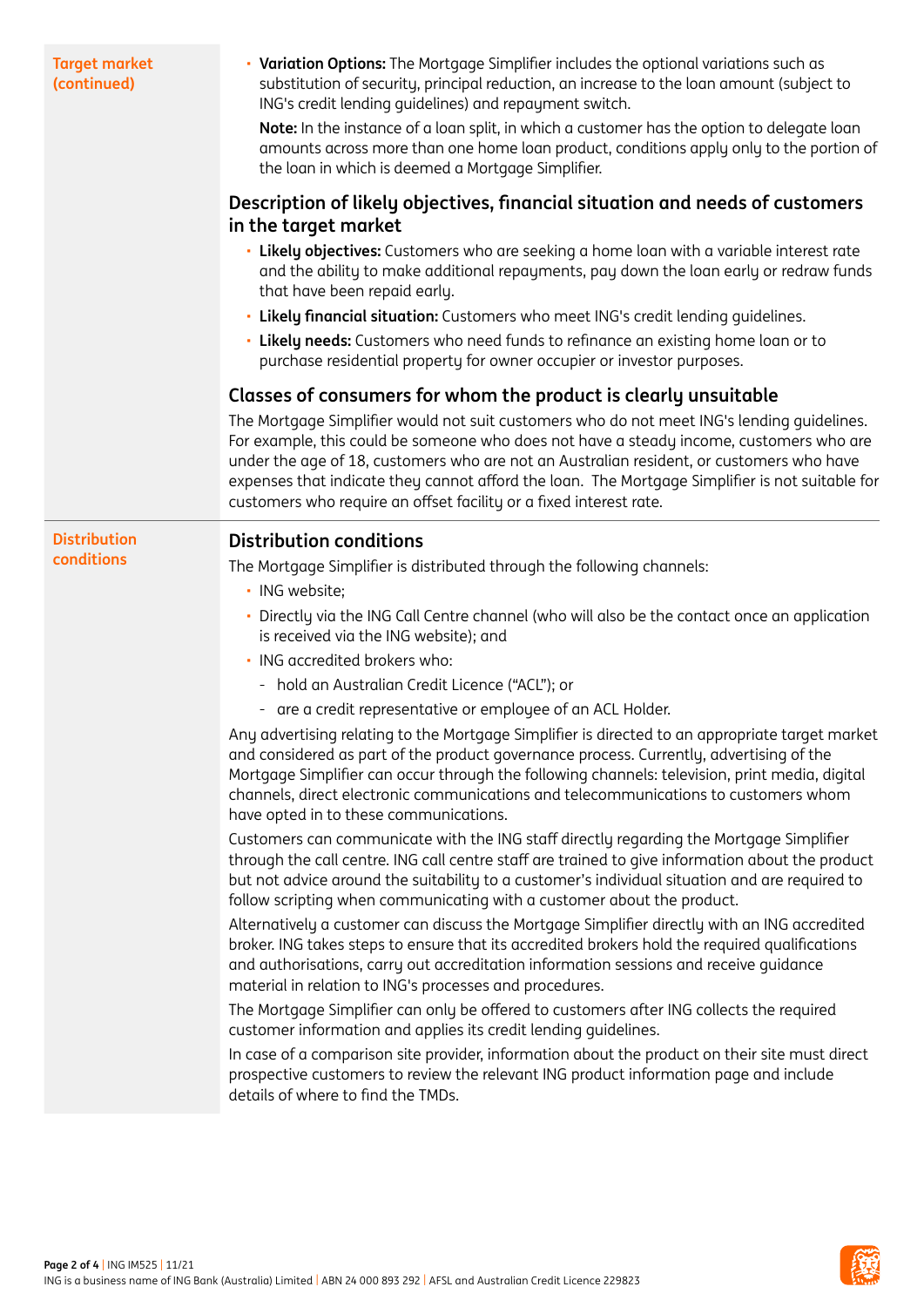| <b>Distribution</b><br>conditions<br>(continued) | Why the distribution conditions and restrictions will make it more likely<br>that the customers who acquire the product are in the target market<br>The distribution channels and conditions make it likely that the customers who acquire the<br>product are in the target market by:<br>ensuring that customers will have been provided with sufficient information about the<br>product;<br>ensuring ING call centre staff are trained to understand the key product attributes and<br>the target market for the products they discuss with customers;<br>requiring customers to provide specific information, disclosure and evidence to confirm<br>they meet eligibility requirements for the product and ING's lending criteria; and<br>ensuring that only customers who meet the eligibility criteria for the product and our<br>lending criteria are offered the product.                                                                                                                        |  |
|--------------------------------------------------|----------------------------------------------------------------------------------------------------------------------------------------------------------------------------------------------------------------------------------------------------------------------------------------------------------------------------------------------------------------------------------------------------------------------------------------------------------------------------------------------------------------------------------------------------------------------------------------------------------------------------------------------------------------------------------------------------------------------------------------------------------------------------------------------------------------------------------------------------------------------------------------------------------------------------------------------------------------------------------------------------------|--|
| <b>Review triggers</b>                           | The review triggers that would reasonably suggest that the TMD is no longer appropriate<br>include:<br>• There is a significant dealing in the Mortgage Simplifier which is not consistent with this<br>determination.<br>A significant increase beyond expected levels in complaints or a significant change in the<br>nature of complaints relating to the product.<br>· There is a material change in the eligibility requirements for the product, our lending<br>criteria or key features or terms and conditions of the product.<br>· There is a material change in the way we distribute the product.<br>• A material change in law, a court decision, or ASIC regulatory guidance that impacts the<br>Mortgage Simplifier.<br>Any other event occurs or information is received that reasonably suggests the<br>à,<br>determination is no longer appropriate (for example, a proportionately high number of<br>customers beyond expected levels pay out or refinance their loan within 2 years). |  |
| <b>Review periods</b>                            | First review date: 05 October 2022<br>Periodic reviews: The TMD will be reviewed annually within each consecutive 12 month period.                                                                                                                                                                                                                                                                                                                                                                                                                                                                                                                                                                                                                                                                                                                                                                                                                                                                       |  |